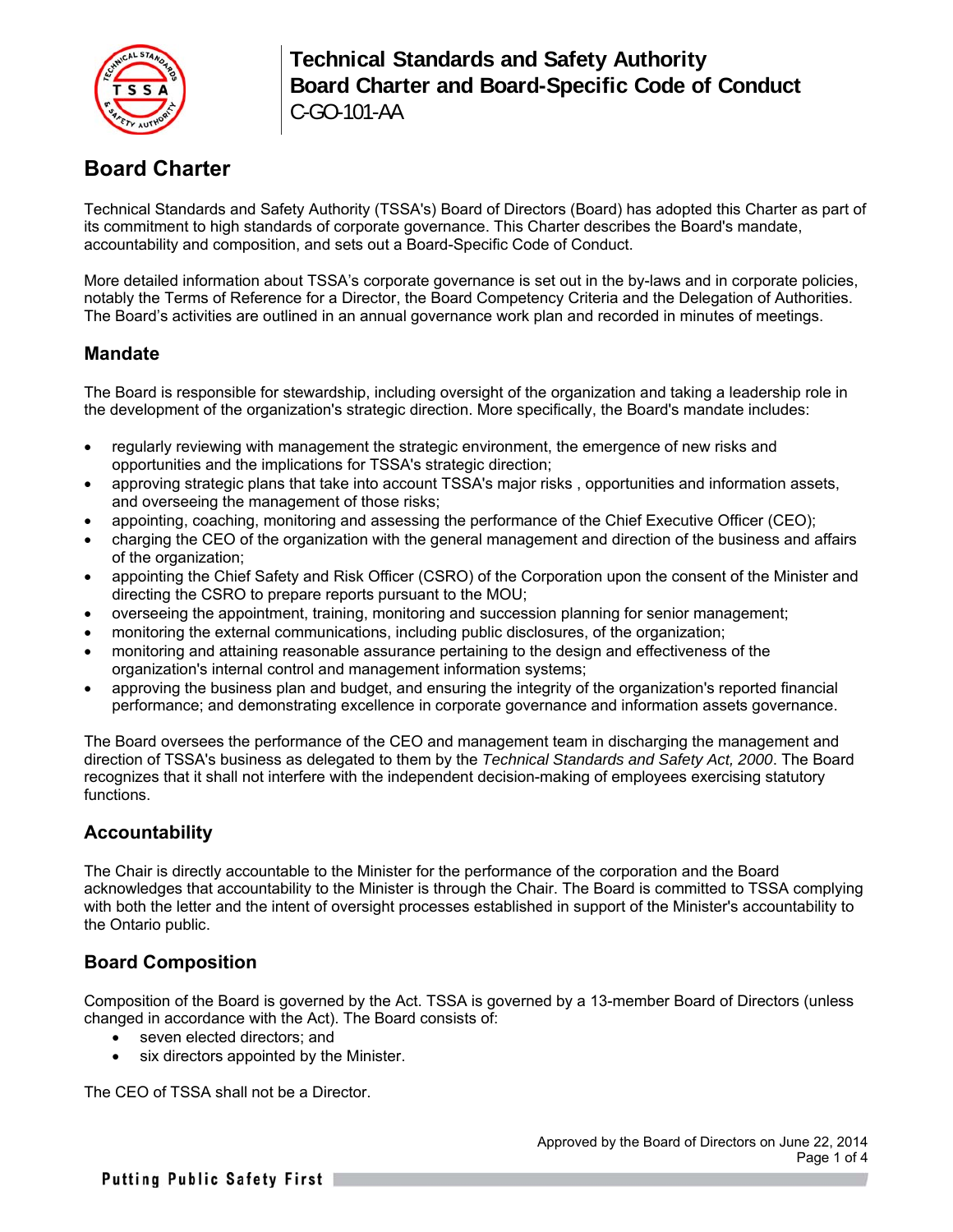

## **Technical Standards and Safety Authority Board Charter and Board-Specific Code of Conduct**  C-GO-101-AA

At least three directors shall have work experience from any of the following sectors: amusement devices, boilers and pressure vessels, elevating devices, natural gas, operating engineers, petroleum, propane, ski lifts or upholstered and stuffed articles. At least three elected directors will be not directly related to the sectors identified above.

Except in the case of a director who is appointed as Chair by the Minster, all elected directors may serve a maximum of five consecutive two-year terms, and retire in rotation so that some directors are elected every year. In the case of the director appointed as Chair, the director may serve an additional two-year term.

The Minister and the Board approve Board Competency Criteria and the Governance, Safety and Human Resources Committee (GSHRC) broadly seeks nominations of qualified individuals from a number of sources, including from the Industry and Consumer Advisory Councils. The Board Competency Criteria will be reviewed at least every five years to ensure that it reflects the current needs of the Board. In nominating individuals for election, the GSHRC seeks to ensure that the Board has a mix of skills and experience to provide appropriate leadership and strategic direction to TSSA. In addition, all new directors receive an orientation session prior to attending their first meeting and are supported by an ongoing development program.

All directors participate in Board member evaluations no later than once every two years in accordance with best practices. The review is facilitated by an independent third party under the supervision of the GSHRC and a copy of the review is provided to the Chair. The evaluation determines compliance with this Charter, other Board policies, and the effectiveness of the Board, Board Chair, Committee Chairs and individual directors and is considered in making nominations.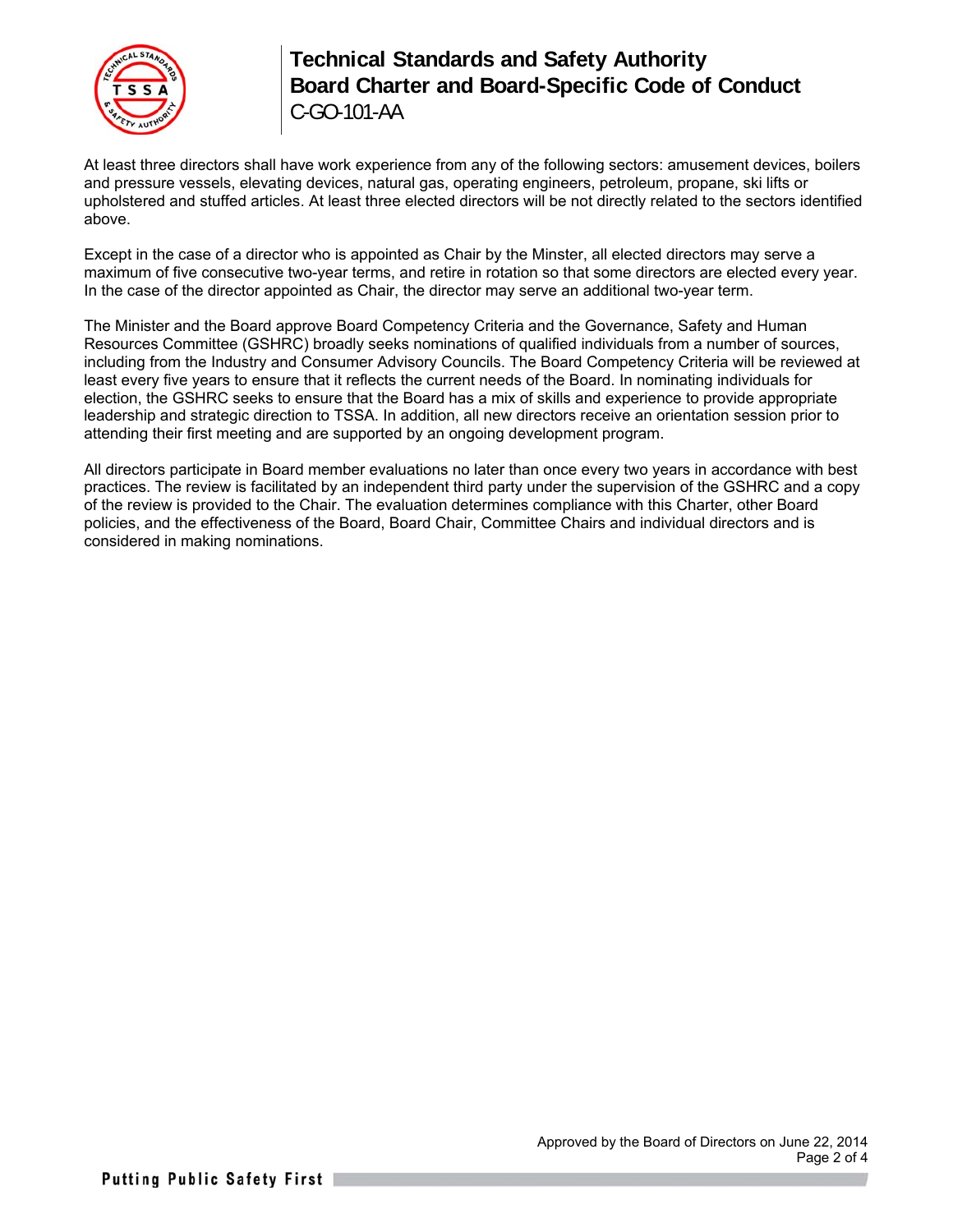

## **Technical Standards and Safety Authority Board Charter and Board-Specific Code of Conduct**  C-GO-101-AA

# **Board Specific Code of Conduct**

The purpose of the Board Specific Code of Conduct is to establish a standard of conduct applicable to the Board members of TSSA. This standard of conduct is required for public confidence, to ensure the maintenance of the integrity of TSSA and the promotion of its strategic objectives.

## **Expectations of a Director**

Every director is expected to:

- Diligently fulfil the legal requirements and obligations of a director;
- Comply with this Board Charter;
- enhance public confidence in TSSA's ability to act in the public interest and for long term public good;
- perform their official duties and arrange their private affairs in a manner that will bear the closest public scrutiny;
- devote sufficient time to Board affairs;
- assist TSSA in the achievement of corporate strategic objectives;
- ensure that he or she and the Board as a whole act in the best interests of TSSA rather than in the interests of an individual director or any other interests; and
- monitor his or her continued ability to meet these expectations.

Any director who believes that his or her ability to meet these expectations is at risk, or may appear to be at risk, shall advise the Board Chair and together they will consider whether the director should offer to resign or to take a leave of absence.

The need to take such action may arise in the following circumstances:

- a change in affiliation or employment;
- accepting membership in a TSSA advisory council;
- adopting an adversarial position towards TSSA;
- being appointed a spokesperson for a regulated industry sector;
- being appointed to any other position that creates or appears to create inherently conflicting responsibilities;
- seeking an elected office; and
- being unable to attend meetings consistent with the established standard or participate in Board and committee meeting.

### **Specific Conduct as a Director**

To enable the Board to discharge its collective responsibilities for stewardship, including oversight and strategic leadership, each director shall:

- maintain independence and objectivity;
- conduct himself or herself fairly, ethically and with integrity;
- contribute views based on his or her unique skills and experience;
- bring to the attention of the Board the perspective of a sector (if any) that he or she reflects, while continuing to act in the best interests of TSSA;
- act consistently with TSSA's statutory and contractual obligations related to the organization's delegated responsibilities;
- encourage disclosure of wrongdoing in the workplace (whistleblowing) in the context of ensuring that all TSSA's employees and those of all other individuals acting on behalf of TSSA exhibit TSSA's values;
- exercise authority as a Board member only at meetings of the Board or its committees or as specifically delegated by the Board;
- not step out of their official roles to assist private entities or persons in their dealings with TSSA where this would result in preferential treatment to any person or organization;